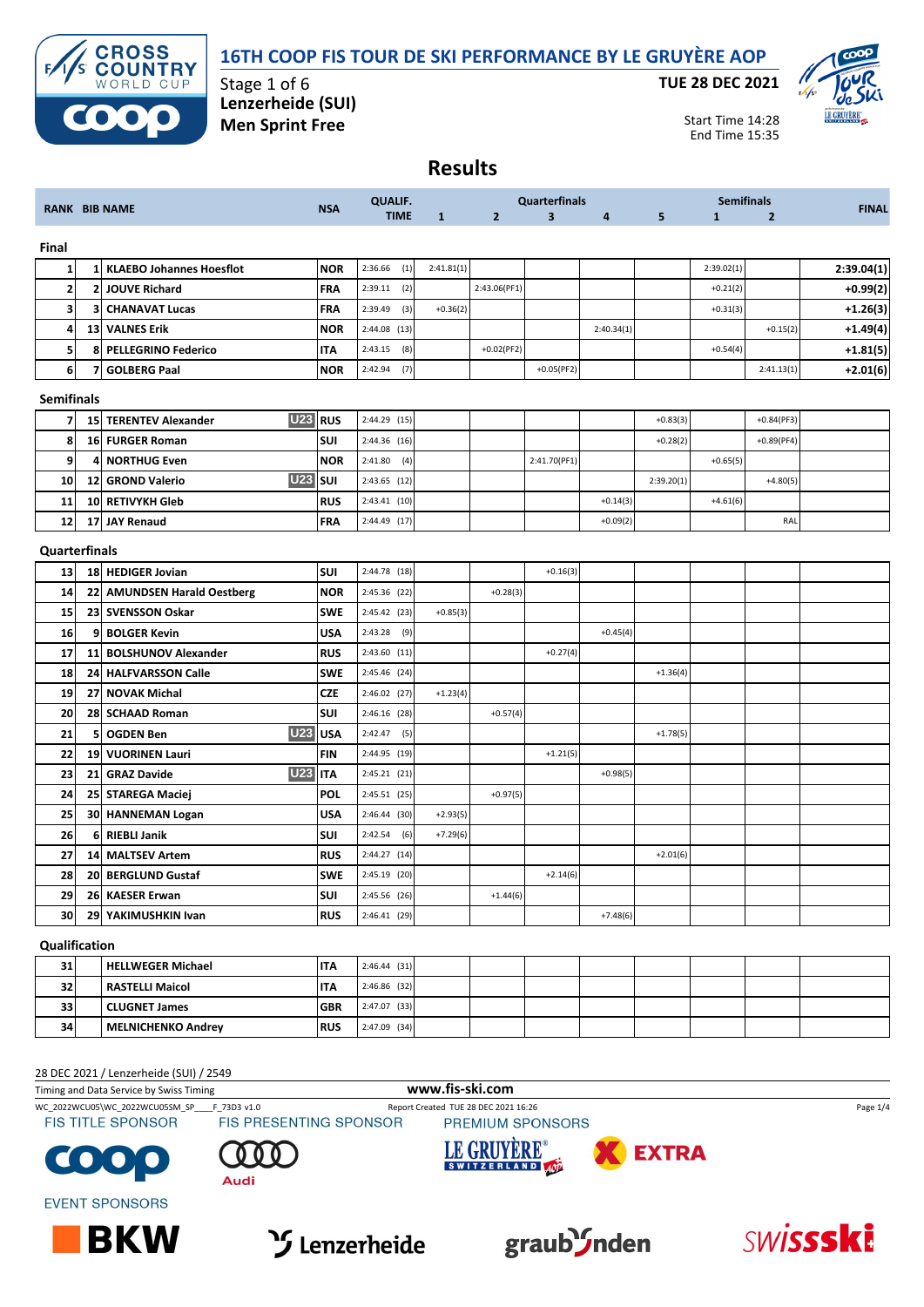# **16TH COOP FIS TOUR DE SKI PERFORMANCE BY LE GRUYÈRE AOP**



Stage 1 of 6 **Lenzerheide (SUI) Men Sprint Free**

**TUE 28 DEC 2021**



Start Time 14:28 End Time 15:35

**Results**

|    | <b>RANK BIB NAME</b>                            | <b>NSA</b> | <b>QUALIF.</b>  |              |              | <b>Quarterfinals</b>    |                |   |              | <b>Semifinals</b> | <b>FINAL</b> |
|----|-------------------------------------------------|------------|-----------------|--------------|--------------|-------------------------|----------------|---|--------------|-------------------|--------------|
|    |                                                 |            | <b>TIME</b>     | $\mathbf{1}$ | $\mathbf{2}$ | $\overline{\mathbf{3}}$ | $\overline{a}$ | 5 | $\mathbf{1}$ | $\overline{2}$    |              |
| 35 | <b>IVERSEN Emil</b>                             | <b>NOR</b> | 2:47.39 (35)    |              |              |                         |                |   |              |                   |              |
| 36 | <b>BURY Kamil</b>                               | <b>POL</b> | 2:47.54 (36)    |              |              |                         |                |   |              |                   |              |
| 37 | <b>NYENGET Martin Loewstroem</b>                | <b>NOR</b> | 2:47.69 (37)    |              |              |                         |                |   |              |                   |              |
| 38 | de FABIANI Francesco                            | <b>ITA</b> | 2:48.05 (38)    |              |              |                         |                |   |              |                   |              |
| 39 | <b>U23</b> SUI<br><b>FAEHNDRICH Cyril</b>       |            | 2:48.17 (39)    |              |              |                         |                |   |              |                   |              |
| 40 | <b>NISKANEN livo</b>                            | <b>FIN</b> | 2:48.49 (40)    |              |              |                         |                |   |              |                   |              |
| 41 | <b>KILP Marko</b>                               | <b>EST</b> | 2:48.86 (41)    |              |              |                         |                |   |              |                   |              |
| 42 | <b>COLLET Martin</b>                            | <b>FRA</b> | 2:48.90 (42)    |              |              |                         |                |   |              |                   |              |
| 43 | <b>KRUEGER Simen Hegstad</b>                    | <b>NOR</b> | 2:49.06 (43)    |              |              |                         |                |   |              |                   |              |
| 44 | <b>BRUGGER Janosch</b>                          | <b>GER</b> | 2:49.12 (44)    |              |              |                         |                |   |              |                   |              |
| 45 | U <sub>23</sub> USA<br><b>JAGER Luke</b>        |            | 2:49.23 (45)    |              |              |                         |                |   |              |                   |              |
| 46 | <b>MUSGRAVE Andrew</b>                          | <b>GBR</b> | 2:49.27 (46)    |              |              |                         |                |   |              |                   |              |
| 47 | <b>U23 LAT</b><br><b>VIGANTS Raimo</b>          |            | 2:49.31 (47)    |              |              |                         |                |   |              |                   |              |
| 48 | <b>FELLNER Adam</b>                             | CZE        | 2:49.48 (48)    |              |              |                         |                |   |              |                   |              |
| 49 | <b>ERIKSSON Gustav</b>                          | <b>SWE</b> | 2:49.55 (49)    |              |              |                         |                |   |              |                   |              |
| 50 | <b>AHONEN Ville</b>                             | <b>FIN</b> | 2:49.69 (50)    |              |              |                         |                |   |              |                   |              |
| 51 | <b>CHERVOTKIN Alexey</b>                        | <b>RUS</b> | 2:49.79 (51)    |              |              |                         |                |   |              |                   |              |
| 52 | <b>HYVARINEN Perttu</b>                         | <b>FIN</b> | $2:50.25 (=52)$ |              |              |                         |                |   |              |                   |              |
| 52 | <b>LAPIERRE Jules</b>                           | FRA        | $2:50.25$ (=52) |              |              |                         |                |   |              |                   |              |
| 54 | <b>U23 ITA</b><br><b>CHIOCCHETTI Alessandro</b> |            | 2:50.54 (54)    |              |              |                         |                |   |              |                   |              |
| 55 | <b>U23</b> USA<br><b>SCHUMACHER Gus</b>         |            | 2:50.61(55)     |              |              |                         |                |   |              |                   |              |
| 56 | <b>KOLL Kristjan</b>                            | <b>EST</b> | 2:50.68 (56)    |              |              |                         |                |   |              |                   |              |
| 57 | <b>BACKSCHEIDER Adrien</b>                      | <b>FRA</b> | 2:50.74 (57)    |              |              |                         |                |   |              |                   |              |
| 58 | <b>COLOGNA Dario</b>                            | SUI        | 2:50.81 (58)    |              |              |                         |                |   |              |                   |              |
| 59 | <b>BRAENNMARK Viktor</b>                        | <b>SWE</b> | 2:50.87 (59)    |              |              |                         |                |   |              |                   |              |
| 60 | <b>SPITSOV Denis</b>                            | <b>RUS</b> | 2:50.89 (60)    |              |              |                         |                |   |              |                   |              |
| 61 | <b>SEMIKOV Ilia</b>                             | <b>RUS</b> | 2:50.95 (61)    |              |              |                         |                |   |              |                   |              |
| 62 | <b>U23</b> GER<br><b>MOCH Friedrich</b>         |            | 2:51.23(62)     |              |              |                         |                |   |              |                   |              |
| 63 | <b>TOENSETH Didrik</b>                          | <b>NOR</b> | 2:51.24 (63)    |              |              |                         |                |   |              |                   |              |
| 64 | <b>U23</b> SUI<br><b>WIGGER Nicola</b>          |            | 2:51.29 (64)    |              |              |                         |                |   |              |                   |              |
| 65 | <b>SALVADORI Giandomenico</b>                   | IΤA        | 2:52.17 (65)    |              |              |                         |                |   |              |                   |              |
| 66 | <b>PARISSE Clement</b>                          | <b>FRA</b> | 2:52.33 (66)    |              |              |                         |                |   |              |                   |              |
| 67 | <b>BING Thomas</b>                              | <b>GER</b> | 2:52.56 (67)    |              |              |                         |                |   |              |                   |              |
| 68 | <b>BAUMANN Jonas</b>                            | SUI        | 2:52.79 (68)    |              |              |                         |                |   |              |                   |              |
| 69 | <b>ROSJOE Eric</b>                              | <b>SWE</b> | 2:52.87 (69)    |              |              |                         |                |   |              |                   |              |
| 70 | LINDHOLM Remi                                   | <b>FIN</b> | 2:52.91 (70)    |              |              |                         |                |   |              |                   |              |
| 71 | <b>U23</b> AUS<br><b>VIK Lars Young</b>         |            | 2:52.94 (71)    |              |              |                         |                |   |              |                   |              |
| 72 | <b>KETTERSON Zak</b>                            | <b>USA</b> | 2:53.03 (72)    |              |              |                         |                |   |              |                   |              |
| 73 | <b>SIMENC Miha</b>                              | <b>SLO</b> | $2:53.13$ (73)  |              |              |                         |                |   |              |                   |              |
| 74 | <b>KLEE Beda</b>                                | SUI        | 2:53.18 (74)    |              |              |                         |                |   |              |                   |              |

28 DEC 2021 / Lenzerheide (SUI) / 2549

Timing and Data Service by Swiss Timing **www.fis-ski.com**

**BKW** 

WC\_2022WCU05\WC\_2022WCU05SM\_SP\_\_\_F\_73D3 v1.0 Report Created TUE 28 DEC 2021 16:26 Page 2/4 Page 2/4 Page 2/4 Page 2/4 Page 2/4





**EVENT SPONSORS** 







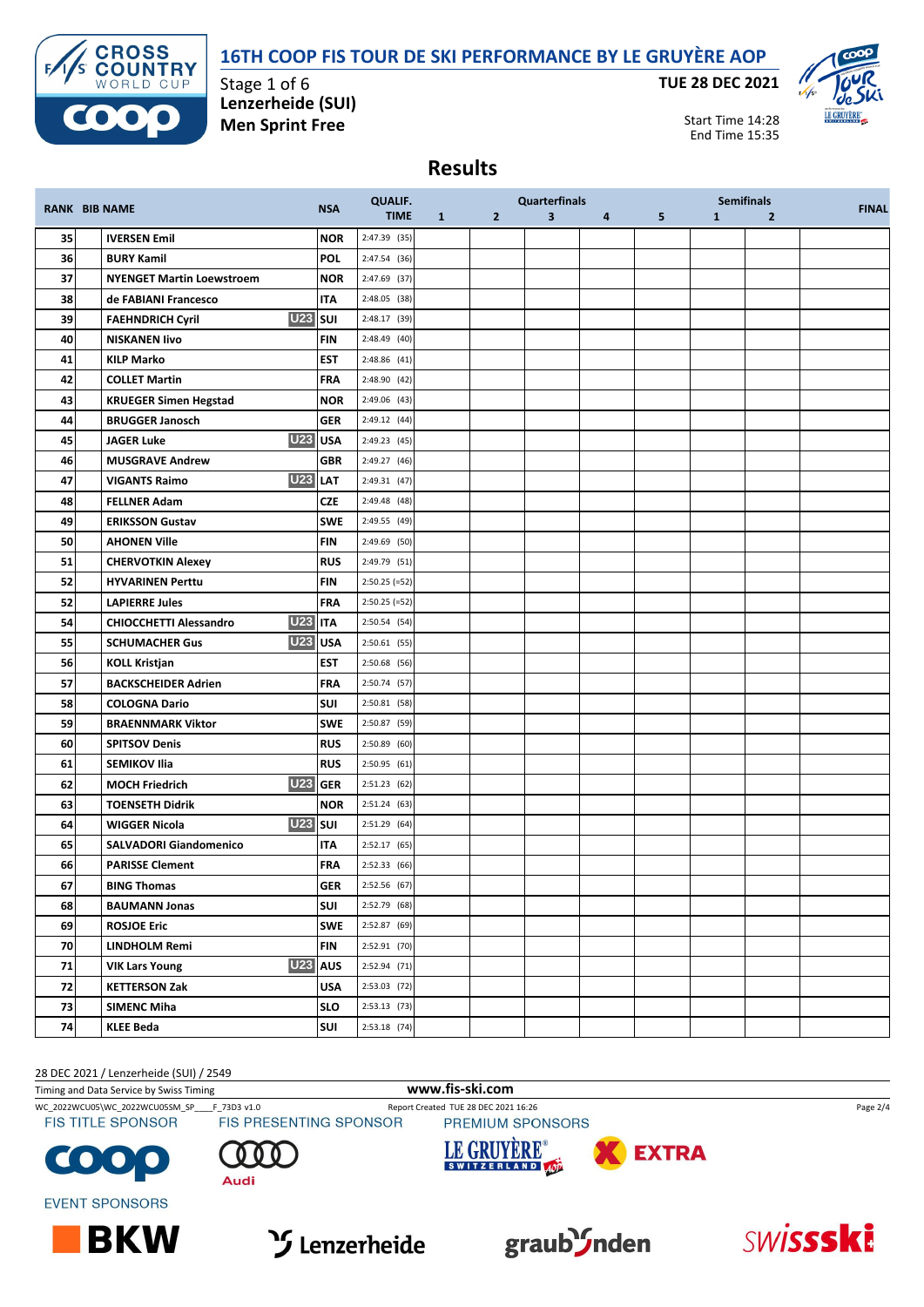## **16TH COOP FIS TOUR DE SKI PERFORMANCE BY LE GRUYÈRE AOP**



Stage 1 of 6 **Lenzerheide (SUI) Men Sprint Free**

**TUE 28 DEC 2021**



Start Time 14:28 End Time 15:35

**Results**

|     | <b>RANK BIB NAME</b> |                                         | <b>QUALIF.</b><br><b>NSA</b> |               |              |                | <b>Quarterfinals</b> |   |   | <b>Semifinals</b> |                | <b>FINAL</b> |
|-----|----------------------|-----------------------------------------|------------------------------|---------------|--------------|----------------|----------------------|---|---|-------------------|----------------|--------------|
|     |                      |                                         |                              | <b>TIME</b>   | $\mathbf{1}$ | $\overline{2}$ | 3                    | 4 | 5 | $\mathbf{1}$      | $\overline{2}$ |              |
| 75  |                      | <b>PRALONG Candide</b>                  | SUI                          | 2:53.21 (75)  |              |                |                      |   |   |                   |                |              |
| 76  |                      | <b>ALEV Alvar Johannes</b>              | <b>EST</b>                   | 2:53.55 (76)  |              |                |                      |   |   |                   |                |              |
| 77  |                      | <b>BURY Dominik</b>                     | <b>POL</b>                   | 2:53.96 (77)  |              |                |                      |   |   |                   |                |              |
| 78  |                      | <b>MALONEY WESTGAARD Thomas</b>         | IRL                          | 2:54.33 (78)  |              |                |                      |   |   |                   |                |              |
| 79  |                      | <b>ROETHE Sjur</b>                      | <b>NOR</b>                   | 2:54.43 (79)  |              |                |                      |   |   |                   |                |              |
| 80  |                      | POPA Raul Mihai                         | <b>ROU</b>                   | 2:54.99 (=80) |              |                |                      |   |   |                   |                |              |
| 80  |                      | <b>DOBLER Jonas</b>                     | <b>GER</b>                   | 2:54.99 (=80) |              |                |                      |   |   |                   |                |              |
| 82  |                      | <b>CORADAZZI Martin</b>                 | <b>ITA</b>                   | 2:55.22 (82)  |              |                |                      |   |   |                   |                |              |
| 83  |                      | <b>KATZ Andreas</b>                     | <b>GER</b>                   | 2:55.33 (83)  |              |                |                      |   |   |                   |                |              |
| 84  |                      | <b>U23 FIN</b><br><b>RUUSKANEN Arsi</b> |                              | 2:55.81 (84)  |              |                |                      |   |   |                   |                |              |
| 85  |                      | de MARRE Thibaut                        | <b>BEL</b>                   | 2:56.18 (85)  |              |                |                      |   |   |                   |                |              |
| 86  |                      | <b>CHANLOUNG Mark</b>                   | <b>THA</b>                   | 2:56.22 (86)  |              |                |                      |   |   |                   |                |              |
| 87  |                      | <b>EINARSSON Snorri Eythor</b>          | <b>ISL</b>                   | 2:56.25 (87)  |              |                |                      |   |   |                   |                |              |
| 88  |                      | <b>BELLINGHAM Phillip</b>               | AUS                          | 2:56.39 (88)  |              |                |                      |   |   |                   |                |              |
| 89  |                      | <b>BOEGL Lucas</b>                      | <b>GER</b>                   | 2:56.53 (89)  |              |                |                      |   |   |                   |                |              |
| 90  |                      | <b>KNOP Petr</b>                        | <b>CZE</b>                   | 2:56.58 (90)  |              |                |                      |   |   |                   |                |              |
| 91  |                      | <b>BABA Naoto</b>                       | <b>JPN</b>                   | 2:56.79 (91)  |              |                |                      |   |   |                   |                |              |
| 92  |                      | <b>U23</b> AUS<br><b>HINCKFUSS Hugo</b> |                              | 2:56.84 (92)  |              |                |                      |   |   |                   |                |              |
| 93  |                      | <b>KONYA Adam</b>                       | <b>HUN</b>                   | 2:57.12 (93)  |              |                |                      |   |   |                   |                |              |
| 94  |                      | U23 ARG<br><b>DAL FARRA Franco</b>      |                              | 2:57.19 (94)  |              |                |                      |   |   |                   |                |              |
| 95  |                      | de CAMPO Seve                           | <b>AUS</b>                   | 2:57.27 (95)  |              |                |                      |   |   |                   |                |              |
| 96  |                      | <b>VELICHKO Yevgeniy</b>                | KAZ                          | 2:57.43 (96)  |              |                |                      |   |   |                   |                |              |
| 97  |                      | <b>HOGIU Petrica</b>                    | <b>ROU</b>                   | 2:57.50 (97)  |              |                |                      |   |   |                   |                |              |
| 98  |                      | <b>PUKHKALO Vitaliy</b>                 | KAZ                          | 2:57.62 (98)  |              |                |                      |   |   |                   |                |              |
| 99  |                      | <b>IKPEFAN Samuel Uduigowme</b>         | <b>NGR</b>                   | 2:57.80 (99)  |              |                |                      |   |   |                   |                |              |
| 100 |                      | <b>LICEF Miha</b>                       | <b>SLO</b>                   | 2:57.96 (100) |              |                |                      |   |   |                   |                |              |
| 101 |                      | <b>PEPENE Paul Constantin</b>           | <b>ROU</b>                   | 2:58.12 (101) |              |                |                      |   |   |                   |                |              |
| 102 |                      | <b>ESTEVE ALTIMIRAS Ireneu</b>          | <b>AND</b>                   | 2:58.15 (102) |              |                |                      |   |   |                   |                |              |
| 103 |                      | ROJO Imanol                             | <b>ESP</b>                   | 2:58.75 (103) |              |                |                      |   |   |                   |                |              |
| 104 |                      | <b>LAPALUS Hugo</b>                     | FRA                          | 2:58.88 (104) |              |                |                      |   |   |                   |                |              |
| 105 |                      | <b>VENTURA Paolo</b>                    | <b>ITA</b>                   | 2:59.31 (105) |              |                |                      |   |   |                   |                |              |
| 106 |                      | <b>TANAKA Masato</b>                    | <b>JPN</b>                   | 2:59.55 (106) |              |                |                      |   |   |                   |                |              |
| 107 |                      | <b>KUCHLER Albert</b>                   | <b>GER</b>                   | 3:00.60 (107) |              |                |                      |   |   |                   |                |              |
| 108 |                      | <b>BATMUNKH Achbadrakh</b>              | <b>MGL</b>                   | 3:00.81 (108) |              |                |                      |   |   |                   |                |              |
| 109 |                      | <b>NOTZ Florian</b>                     | <b>GER</b>                   | 3:01.14 (109) |              |                |                      |   |   |                   |                |              |
| 110 |                      | <b>HIESTAND Steve</b>                   | <b>BRA</b>                   | 3:11.14(110)  |              |                |                      |   |   |                   |                |              |
| 111 |                      | <b>LAGLER Kristof</b>                   | <b>HUN</b>                   | 3:13.40(111)  |              |                |                      |   |   |                   |                |              |

**Rank As Last (RAL)**

JAY Renaud **FRA** Semifinal

28 DEC 2021 / Lenzerheide (SUI) / 2549